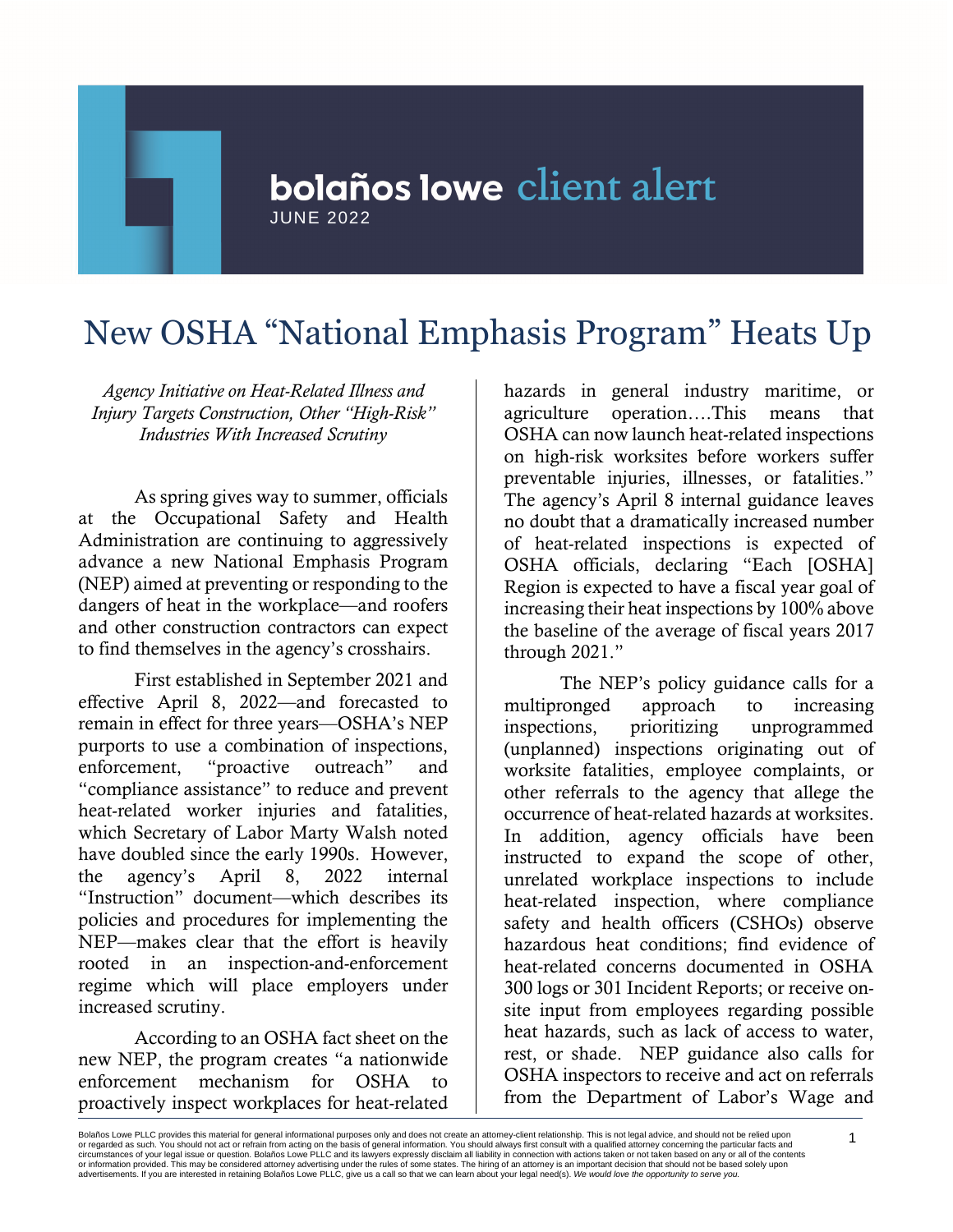## bolaños lowe client alert

Hour Division (WHD), where the WHD observes heat-related hazards in the course of conducting its own wage-related inspections.

Secretary Walsh's April 12 announcement of the NEP—issued with Vice President Kamala Harris in attendance—left no doubt that the OSHA and the Department of Labor are also looking to employees and their labor allies to help drive the increased inspection process. Walsh declared that "through this work, we're…empowering workers with knowledge of their rights, especially the right to speak up about their safety without fear of retaliation," and OSHA's April 12 news release on the launch of the program noted that the agency's area offices are expected to engage in "outreach" to unions about the new NEP.

Programmed (pre-planned) inspections are intended to be scheduled for and target "high hazard industries"—including residential and nonresidential building construction; foundation, structure, and building exterior contractors; and other specialty trade contractors—on days of locally-issued heat warnings or advisories from the National Weather Service.

 Not surprisingly, OSHA expects its inspection regime to yield citations. The agency's internal guidance calls for citations to be issued under the OSHA Act's General Duty Clause where violations are found (and Hazard Alert Letters, where General Duty Clause violations cannot be found). OSHA's guidance calls for citations or HALs to be issued "expeditiously to facilitate prompt abatement,"

and, ominously, calls for agency "intervention" even when citations cannot be issued: "After any type of inspection issued under this NEP, where evidence of a potential 5(a)(1) [General Duty Clause] violation is not present, an intervention with the employer should be conducted to identify and prevent potential heat-related illnesses."

The NEP is, in OSHA's own words, "part of a larger, interagency Biden-Harris administration effort to protect workers and communities from extreme heat and rising temperatures resulting from climate change," and the agency's actions show that it plans to aggressively promote its new initiative as the weather warms. Since the issuance of the April 8 Instruction that made the NEP effective, the agency has released the Walsh-Harris announcement; held a May 3 "public stakeholder" meeting to discuss heat-related hazards; issued reminders in two Regions (Region 1, the Northeast; and Region 6, the Southwest) concerning the launch of the new program; and, on April 28, posted a YouTube video entitled "Remembering Tim," focusing on the July 2020 heat-related death of a Western New York construction worker. This recent flurry of activity—coupled with highprofile Administration participation, aggressive inspection targets, quick citation timelines, an emphasis on union and employee "outreach"—virtually ensures that area roofers and other construction-sector contractors can expect to see agency CSHOs and heat-related onsite inspections in and around their workplaces this summer. Avoiding heat from

Bolaños Lowe PLLC provides this material for general informational purposes only and does not create an attorney-client relationship. This is not legal advice, and should not be relied upon or regarded as such. You should not act or refrain from acting on the basis of general information. You should always first consult with a qualified attorney concerning the particular facts and<br>circumstances of your legal